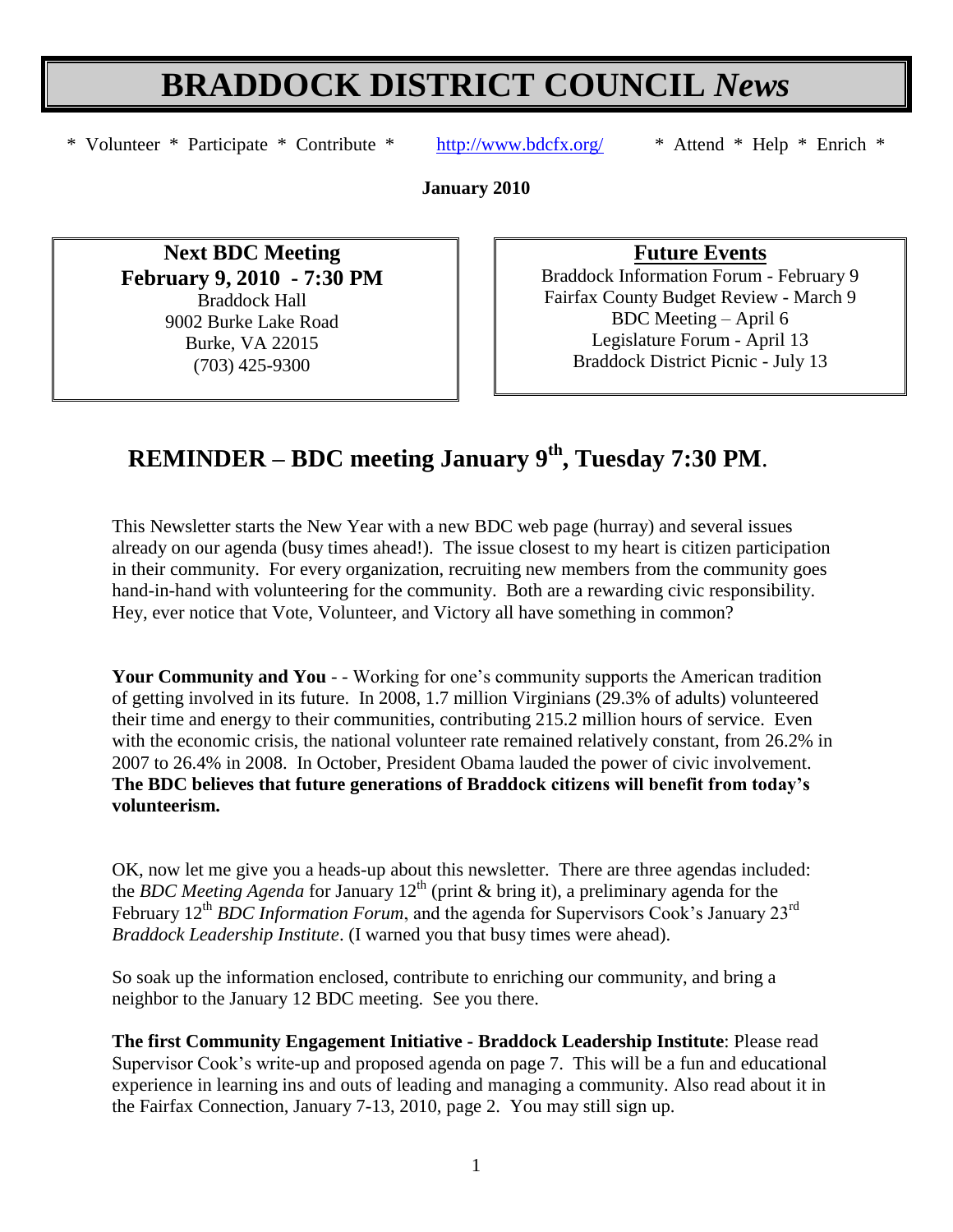**Information Forum:** Braddock District Council presents "DO'S AND DON'TS; INS AND OUTS OF COMMUNITY ASSOCIATIONS" at the annual Information Forum on February 9, 2010 at 6:00 PM. A panel of experts will discuss:

1. The importance of community associations; how associations protect your neighborhood; and how your association can solve problems that can arise in your neighborhood.

2. The legal and fiduciary responsibilities of the board that runs the homeowner or civic association.

3. Case studies of neighborhood problems/situations that were either solved with the assistance of an association or could have been solved if an association existed.

Join us at 6:00 PM for a light supper followed immediately with the program. This is a must program for all BDC members with an opportunity for you to ask questions and help you solve problems/situations within your community. Tena will accept attendee names and discuss questions at the January  $12^{th}$  BDC meeting. (See page 5 for the preliminary agenda).

**Grass Cutting Issue Decision Time:** Maintenance of the grass on our street medians and curbs has been a problem for a long time. BDC members persistently complain. Supervisor Cook's office notes that there were many calls at the beginning of the summer about residential grass issues, but as the summer wore on, the calls were more about medians and sides of the roads, with complaints about visual impairment, unsightliness, and after the last mowing without any sweeping, the concern of grass being left in gutters to obstruct storm water drainage. To create a Braddock District plan, the BDC has researched and made available a paper describing potential grass cutting courses of action. At the **January 12th BDC meeting**, we will select which action or actions to pursue. Please spread the word to have any and all interested parties come to participate in this broad District issue. This is the time to offer your options and comments and to ultimately join in solving this issue. **Only through a HUGE turnout at Braddock Hall on January 12th at 7:30 PM will this issue truly represent the Braddock opinion**. Your attendance and participation will determine exactly how important this issue is. This is your opportunity. Don't miss it!! (Click this link to read the *[proposed](http://www.bdcfx.org/home/announcements-and-events/grasscuttingoptionstodiscussatnextmeeting)* actions)

**New BDC Website**: Mike Perel has transferred current and historical data to the new website he created for the Braddock District Council. Through this website, we intend to share information and keep Braddock associations involved in district news and activities. Please go to [www.bdcfx.org](http://www.bdcfx.org/) and check out what we currently have. Save it as a favorite location for easy access later. We will continue to update and improve the content. This exciting and pleasing-tothe-eye tool is tremendous progress in linking and sharing news within our communities.

**Braddock District Dog Park**: A group of dog owners has been working with Fairfax County Park Authority in reviewing potential locations to establish a dog park in Braddock District. The group is working with the Braddock Office to map a schedule to make dog owners in our district and Braddock residents aware of this effort. At the present time, Braddock is one of the few districts without a dog park and dog owners walk dogs on our streets and parks or have to drive to places like South Run Dog Park to let them run.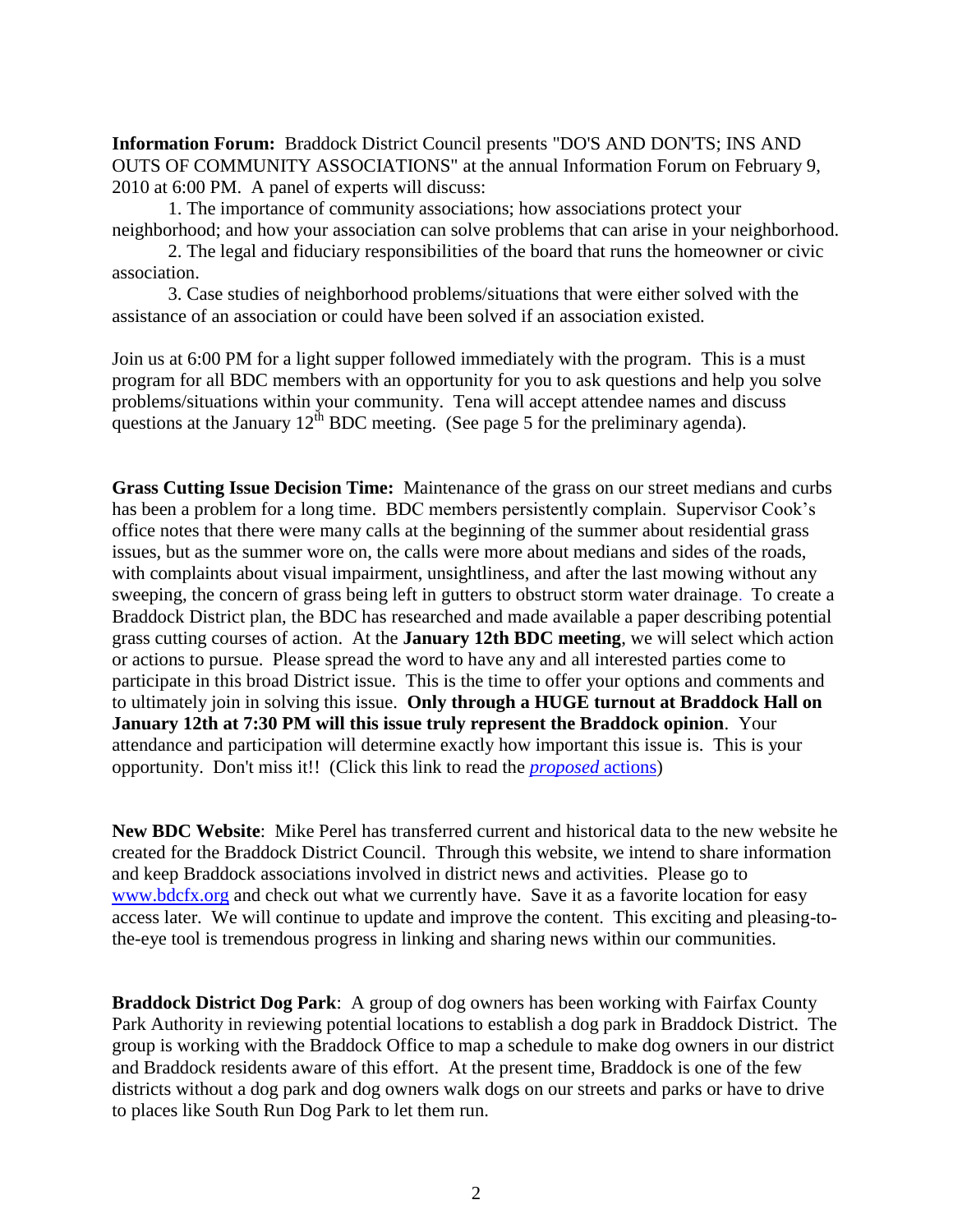**BDC Dues invoices and surveys:** As of January  $4<sup>th</sup>$ , the BDC membership has renewed 22 associations. This confirms their community financial and volunteerism support for 2010.

**Supervisor Bulova Town Meeting**: On November 18th Bruce and Bill attended Supervisor Bulova's Town Meeting on **"Energizing Fairfax County – Climate Change and Energy Efficiency."** The panel of five informed experts in green housing, environmental impacts, energy conservation and even community energy activism in Fairfax provided a really eyeopening and informative two and half hours. The taped program may still be being broadcast at http://fairfaxcounty.gov/cable/channel16/vod.htm where it will be posted under the heading "Supervisor Programs" or click:

http://www.fairfaxcounty.gov/cable/channel16/asx/chairman\_bulova\_town\_meeting.asx.

#### **Notes of Interest:**

- To broaden the distribution of BDC news and community events, we request members to add or update their email addresses by contacting Dottie Dane, [dottie.dane@cox.net.](mailto:dottie.dane@cox.net)
- News about your association and neighborhood is important and even may be funny! The opportunity to share and discuss is available at each Council meeting (see the Agenda).
- Are there topics and concerns that you'd like to hear about? BDC solicits your opinion and suggestions for topics for the May and June, 2010, meetings
- FYI The conclusion of the Fairfax fiscal planning year is approaching. You can find information about the community dialogues, the budget process, and a summary of the discussions and recommendations at http://www.fairfaxcounty.gov/budget.

Cheers, and Happy New Year, **Bill**

### **Braddock District Council Officers and Chairs**

Chair: William Barfield Vice Chair: Janyce Hedetniemi Treasurer: Kevin Morse Secretary: Bruce Wallachy Membership Chair: Dottie Dane Communications Chair: Bruce Wallachy Programs Chair: Paul Maltagliati Information Forum Chair: Tena Bluhm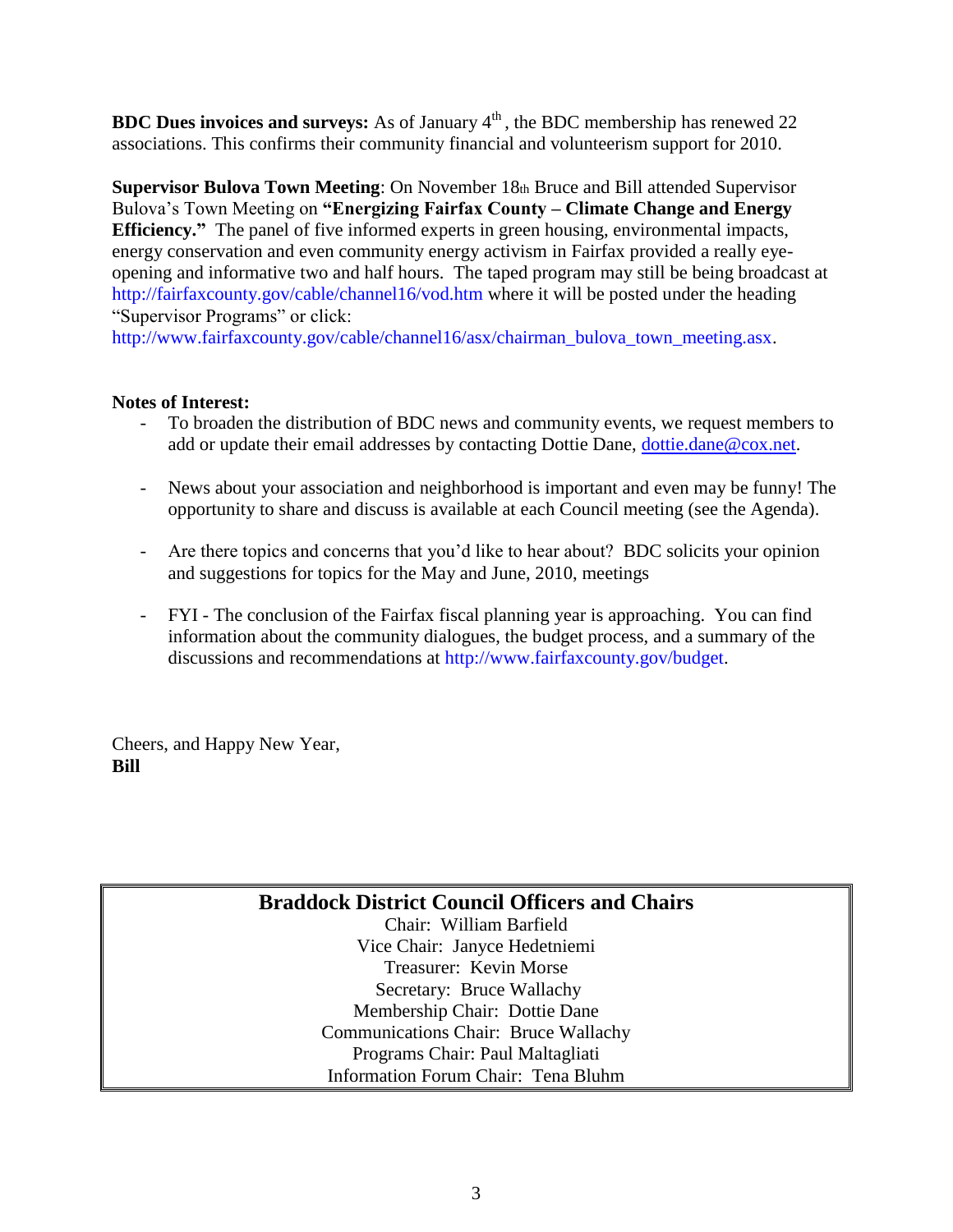# **Braddock District Council of Community Associations, Inc. Meeting Agenda – 12 January 2010**

#### **Call to Order and Pledge of Allegiance** (5 min)

Article II of BDC Bylaws.

#### **Welcome and Announcements** (5 min)

Newcomers & BDC Membership Chair – Dottie Dane New Program Chair – Paul Maltagliati, CCV Calendar of BDC Events – soliciting topics for May and June Congratulations for web page going live – www.bdcfx.org Send picture (jpg or gif) of your neighborhood entrance sign or logo Observations & pictures on the big snow

#### **Treasurer's Report** (5 min)

| <b>Braddock Beatification balance</b> |  |
|---------------------------------------|--|
| Mary Reed Memorial balance            |  |
| <b>BDC Dues/Surveys Received</b>      |  |
| <b>BDC</b> Balance                    |  |

#### **BDC Issues:**

- 1. **Grass Cutting**  Bruce, Tom (35 min)
- 2. **Web Page Development** Bruce, Mike (5 min)
- 3. **Information Forum** Tena, Jan (5 min)
- 4. **Neighborhood College** Jan, Bill (5 min)
- 5. **Dog Park** Bruce, Russ (3 min)
- 6. **Braddock Road Beautification** Tom Reinkober (2 min)
- 7. **Membership Drive** Bill

**Supervisor Cook** - (10 min)

**Community News & Announcements:** Open discussion – (10 min)

#### **Next BDC meeting – February 9, 7:30 PM, Braddock Hall**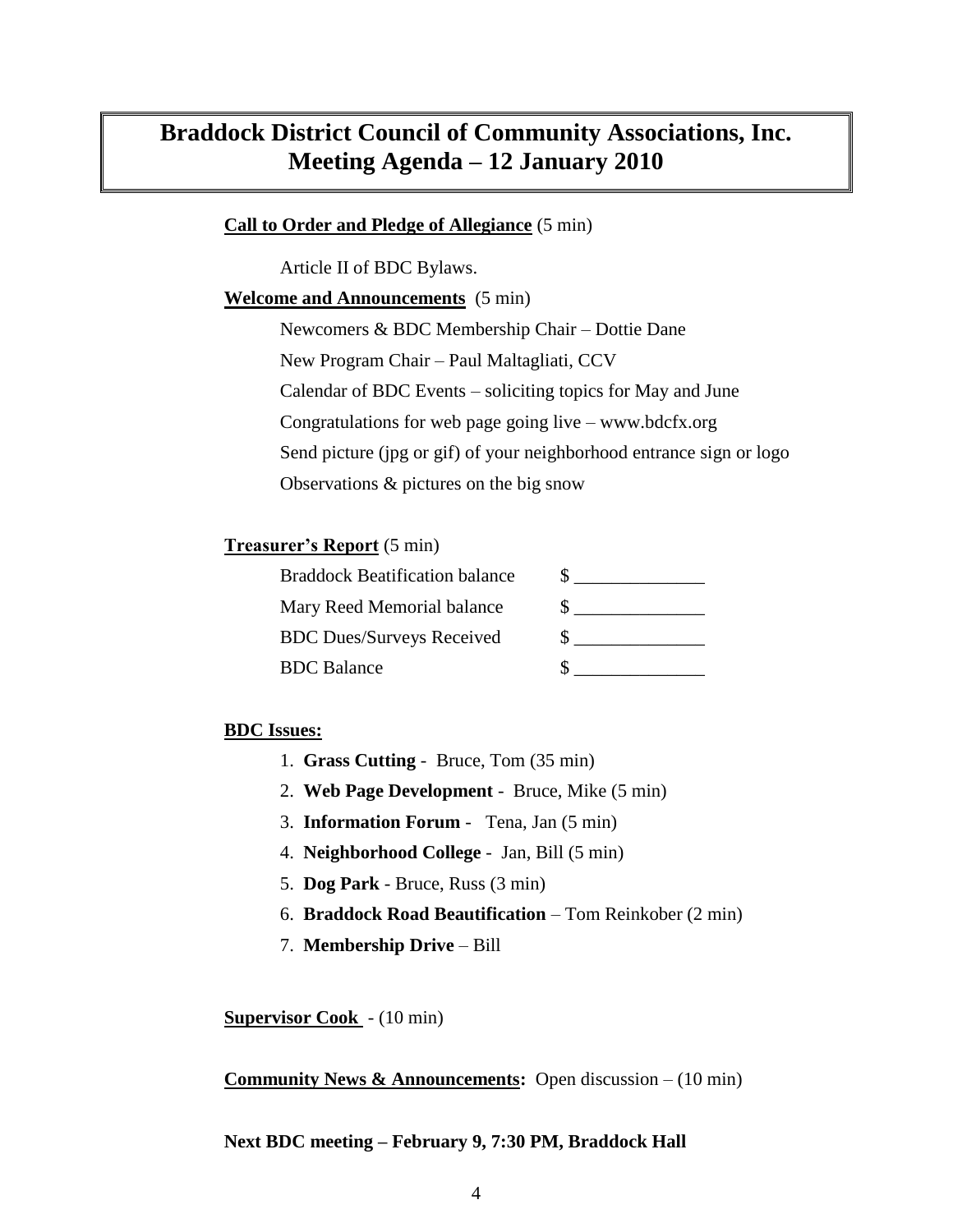#### **(PRELIMINARY AGENDA)**

#### **2010 BRADDOCK DISTRICT COUNCIL**

#### **INFORMATION FORUM**

#### DO'S AND DON'TS; INS AND OUTS OF COMMUNITY ASSOCIATIONS

Tuesday February 9, 2010

Kings Park Library Meeting Room 9000 Burke Lake Road, Burke, VA

| 6:00 PM          | Registration and Light Supper in Braddock Hall                       |  |
|------------------|----------------------------------------------------------------------|--|
| 6:30 PM          | Opening Session in the Kings Park Library Community Meeting Room     |  |
|                  | Welcome: Bill Barfield, Chair, Braddock District Council (5 minutes) |  |
| 6:35 PM-7:30 PM  | Basic Primer of Homeowner / Civic Associations (45 minutes)          |  |
|                  | Question/Answer session (10 minutes)                                 |  |
|                  | Speakers:                                                            |  |
|                  | Supervisor John Cook,                                                |  |
|                  | Michelle Thompson, Fairfax County Consumer Protection                |  |
| 7:30 PM-8:20 PM  | Legal, Financial and Fiduciary Responsibilities (40 minutes)         |  |
|                  | Speaker:                                                             |  |
|                  |                                                                      |  |
|                  | Question/Answer Session (10 minutes)                                 |  |
| 8:20 PM-8:30 PM  | <b>Break</b>                                                         |  |
| 8:30 PM- 9:20 PM | Case Studies (40 minutes)                                            |  |
|                  | Speaker:                                                             |  |
|                  | Attorney___________, Fairfax County Zoning Dept______                |  |
|                  | Question/Answer Session (10 minutes)                                 |  |
| 9:30 PM          | <b>Closing Remarks</b>                                               |  |
|                  |                                                                      |  |

## **(PRELIMINARY AGENDA)**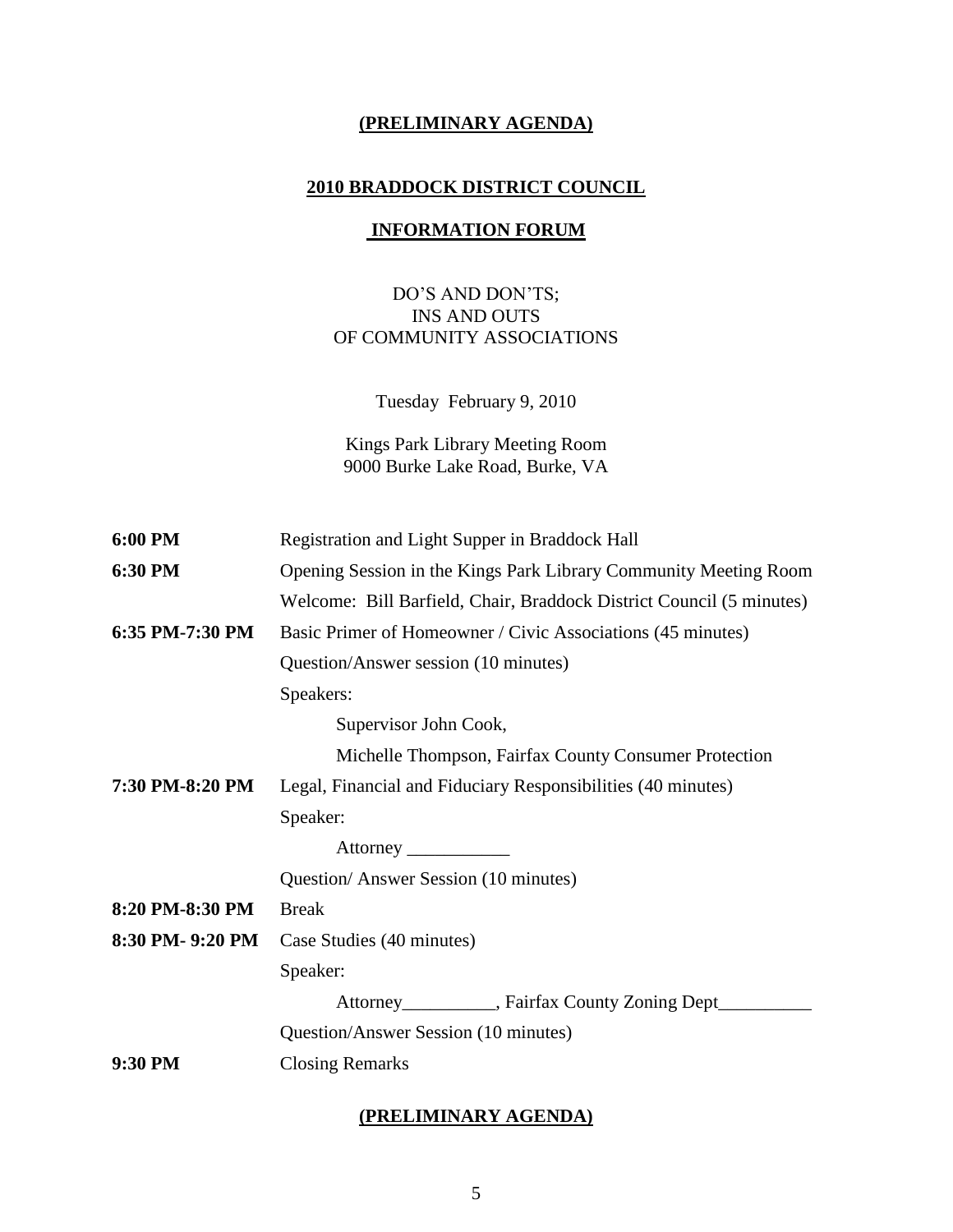# **SUPERVISOR'S CORNER**

It's a New Year, and there is much to look forward to and about which to be excited.

The biggest excitement in my life is the expansion of the Cook Family by two. On December 30, my wife gave birth to Andrew John and Stephen Michael Cook. My wife and the babies are doing well and our daughters are very happy about the arrival of their brothers. As you might imagine, under the circumstances, I am scaling back my public schedule for the next few weeks, but you can be assured that my staff will still be communicating with me on a regular basis.

I am also excited about the first of our Community Engagement Initiative educational events. The **Braddock Leadership Institute,** a full day seminar, will take place on *Saturday January 23rd from 8:30 a.m. to 4:15 p.m. at the Woods Community Center in the Burke Centre Conservancy, located at 10100 Wards Grove Circle in Burke.* My staff and I have worked along with County staff and agencies to create what I believe will be a rewarding and informative day.

The Leadership Institute is ideal for those on Home Owners Association or Civic Association Boards or anyone considering community leadership in any capacity. Participants will learn (the full agenda is below):

•Their role in creating an "engaged community" and responsibilities of volunteering and board leadership

•Leadership skills, including running successful meetings, volunteer recruitment and cultural competency

•Fiduciary responsibilities of organizational leadership, e.g., how to read financials and how to be financially viable in a down economy

Participants also will have the opportunity to engage with other citizens to discuss ideas for a community action plan for their home owner's association, civic association or community-based organization.

We currently have about 35 people signed up, and there is definitely room for more. I invite you to join us in a day that is sure to leave you motivated and more confident when going back to your communities, with tools that will help your organization to be more successful.

I hope you will seriously consider joining us for this unique opportunity. For questions please contact Ann Sharp in my office at 703.425.9300.

**Lastly, my next Constituent Day is on February 18, 2010 from 5:00 p.m. to 7:30 p.m. also at the Woods Community Center in the Burke Centre Conservancy.**

Have a great 2010! **John C. Cook**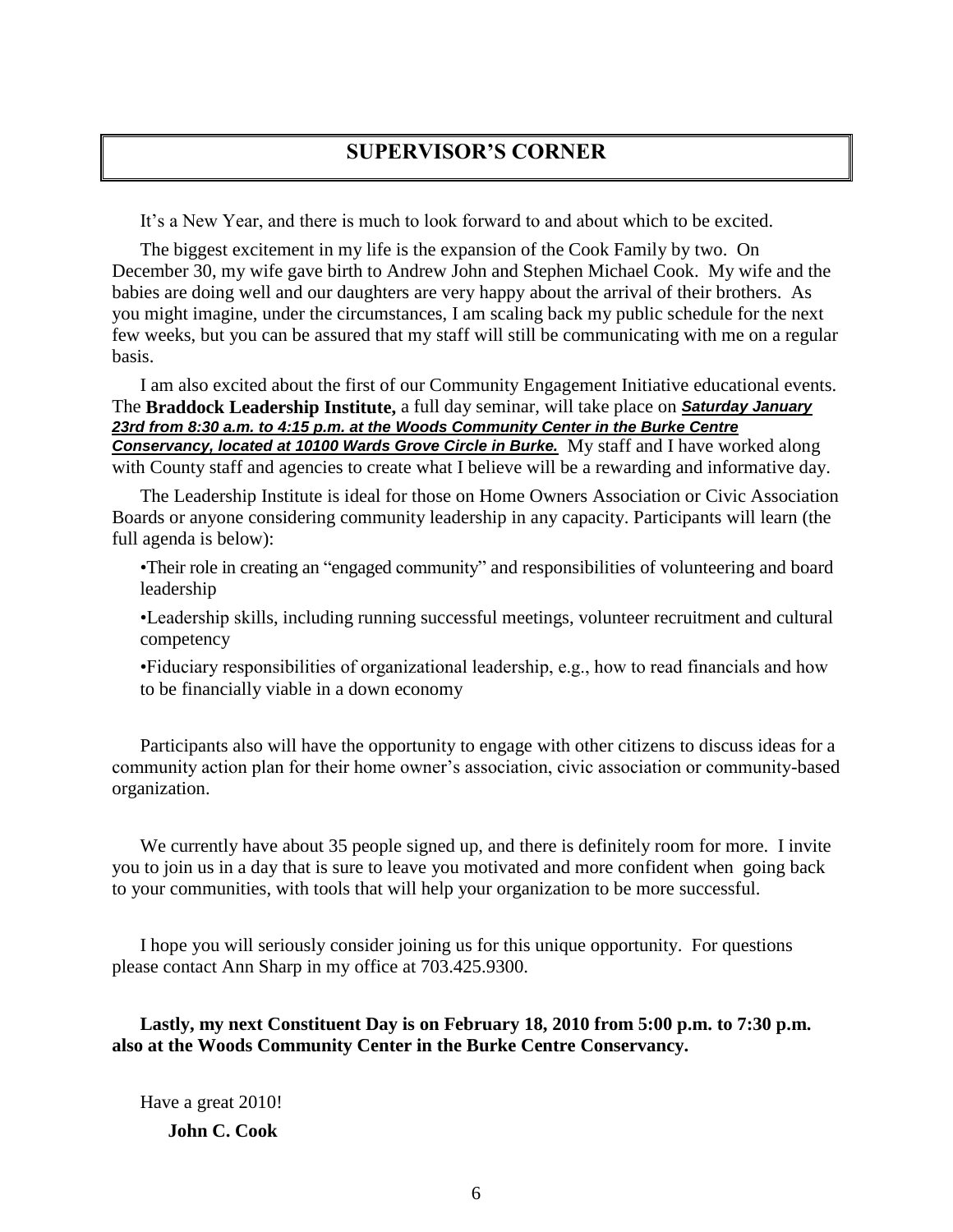#### Fairfax County Neighborhood Leadership Institute January 23, 2010 Proposed Agenda

| $8:30$ a.m. $-9:00$ a.m.   | Registration                                                                                                                                                                                                                                                                                                                                                                                                                                                                                                                     |
|----------------------------|----------------------------------------------------------------------------------------------------------------------------------------------------------------------------------------------------------------------------------------------------------------------------------------------------------------------------------------------------------------------------------------------------------------------------------------------------------------------------------------------------------------------------------|
| $9:00$ a.m. $-9:30$ a.m.   | <b>Opening Session</b><br>Supervisor Cook – Vision for the Braddock District<br>$\circ$<br>Deputy County Executive – Patricia Harrison<br>$\circ$<br>Bill Barfield - Braddock District Council Chair<br>$\circ$                                                                                                                                                                                                                                                                                                                  |
| $9:30$ a.m. $-9:45$ a.m.   | Fairfax County as Community Partner<br>Understand the county's Vision Elements and how your<br>neighborhood's commitment to a" thriving community" helps to<br>sustain that vision.                                                                                                                                                                                                                                                                                                                                              |
| $9:45$ a.m. $-10:35$ a.m.  | Leadership – Sustaining the Commitment to Your Community's<br>Vision<br>Discover the art of engaging a broad group of stakeholders to<br>achieve sustaining results for your community. Discuss how to<br>increase buy-in and shared ownership of community projects and<br>initiatives. Learn how to initiate and sustain continuing projects<br>rather than expending all of your resources on on-time community<br>project. Share strategies on how to nurture new leaders, increase<br>volunteerism and plan for succession. |
| 10:40 a.m. $-11:00$ a.m.   | <b>Break</b>                                                                                                                                                                                                                                                                                                                                                                                                                                                                                                                     |
| $11:05$ a.m. $-12:05$ p.m. | Workshop (BREAKOUT) Session I                                                                                                                                                                                                                                                                                                                                                                                                                                                                                                    |

#### A. *Creating and Maintaining Safe Neighborhoods*

Creating and Maintaining Safe Neighborhoods is not only the responsibility of the local law enforcement agency, but also the responsibility of residents, businesses, schools and many other stakeholders. Discover the importance of engaging various stakeholders together to maintain/create a safe community for all.

#### B. *The Nuts & Bolts of Managing and Sustaining Community Organizations*

Learn about the state statutes that govern homeowners, condominium and civic/community associations. Discover best practices on how to manage your organization's legal and fiscal responsibilities. Hear ideas on how to successfully plan for succession and long term sustainability of your organization.